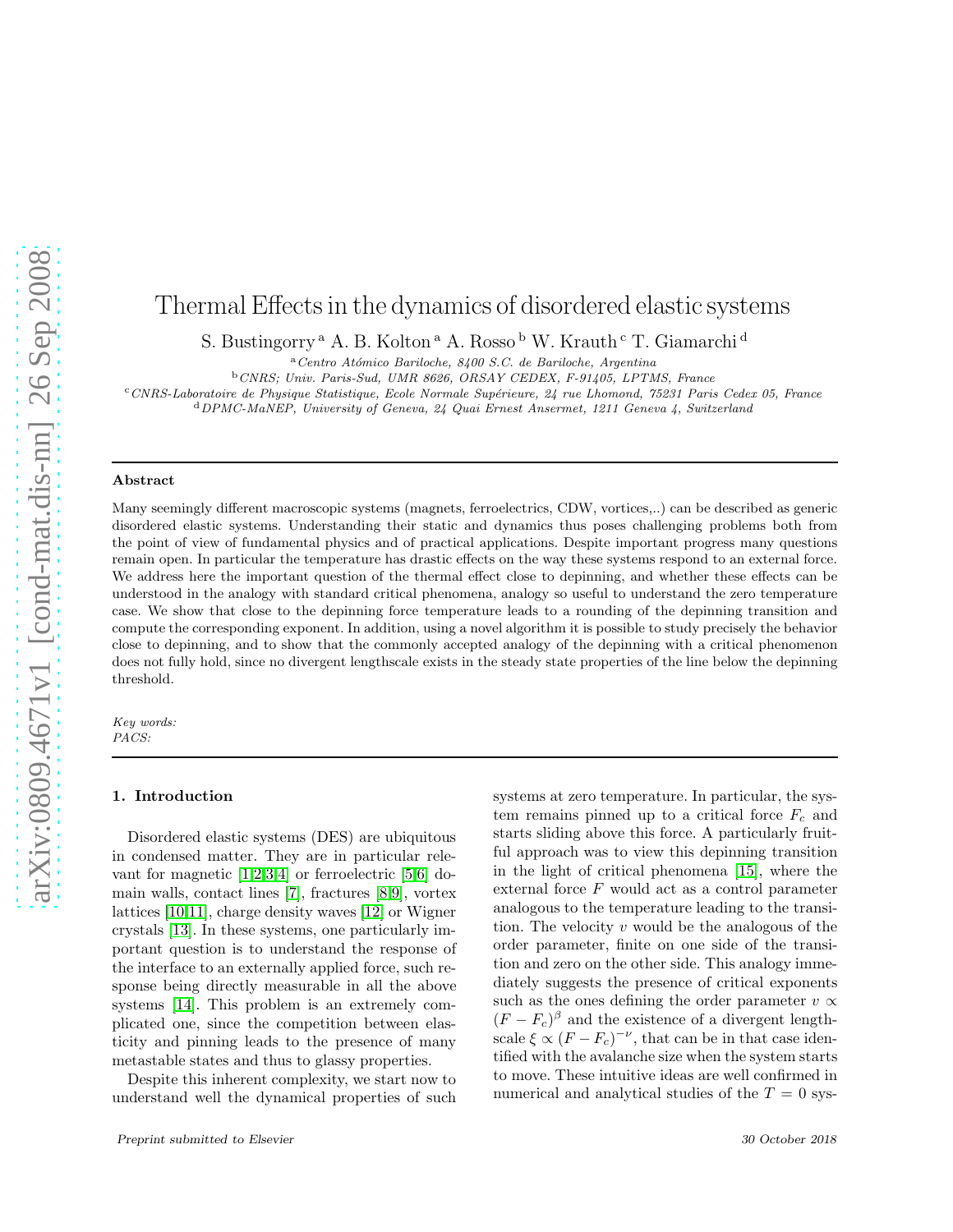tems. Given the success of the intuition gathered from the analogy with the critical phenomena, one is tempted to extend it to the case of finite temperature. In that case, thermal activation always allows to pass barriers ensuring a finite velocity at any force. Close to the depinning force  $F_c$  the finite temperature would thus be naively analogous to an external field (such as a finite magnetic field) coupling to the order parameter (e.g. the magnetization in a magnetic system) and ensuring that this parameter is finite on both sides of the transition. This analogy suggests immediately two important consequences: a) there must exist a rounding of the depinning transition due to the temperature and a thermal rounding exponent  $V(F_c) \sim T^{\psi}$ , as for standard critical rounding; b) a divergent lengthscale must exist on both sides of the transition, and at "short" lengthscales the system must resemble the "critical" system, while above this divergent length the system must reflect the corresponding fixed point (high or low temperature for a normal critical phenomenon, zero force or high force in the case of the depinning transition). These consequences for the finite temperature behavior are quite striking and of course of direct experimental relevance, since experiments are always performed at a finite temperature.

However, despite the success of the analogy with critical phenomena for  $T = 0$ , its extension to finite temperature is not guaranteed. It is thus important to check what remains of these properties. We address here these two points, and show that while a thermal rounding does indeed exist, there is no divergent lengthscale associated with the steady state properties of the line for  $F < F_c$ , showing that the analogy with a standard critical phenomenon does not hold and making it a challenge to develop an intuitive picture of the depinning transition at finite temperatures.

### 2. Thermal rounding

We first concentrate on the question of thermal rounding.

Although analytical equations for the motion at finite temperature do exist [\[16\]](#page-3-15) they are in practice very complicated to solve, and close to depinning no definite picture has emerged from them yet. However this question can be tackled by a numerical analysis of the equations of motion. We used a new technique allowing to avoid sample to sample fluctuations of the pinning force, which allowed us to obtain a very



<span id="page-1-0"></span>Fig. 1. Steady state velocity against temperature for different system sizes. For large enough systems  $(L \ge 1024)$ , all finite size effects are suppressed in the range of temperature measured. This can be seen by comparing the data for  $L = 1024, 2048$ , that has been offset for clarity. The dashed line indicates the  $v \sim T^{\psi}$  behavior, with the thermal exponent  $\psi \simeq 0.15$  fitted using only  $L = 1024, 2048$ . After [\[17\]](#page-3-16).

good statistics and to extract the depinning exponent. Details and further reference to previous studies of this problem in the literature can be found in Ref. [\[17\]](#page-3-16). Fig. [1](#page-1-0) shows the steady state velocity of a system at the critical force.

Data shows a good scaling of the form  $v \sim T^{\psi}$ , leading to the value  $\psi \simeq 0.15$ . More importantly one could show by measuring the structure factor of the interface that both the thermally-rounded and the  $T = 0$  depinning, display the same large-scale geometry, described by an identical divergence of a characteristic length  $\xi$  with the velocity of the form  $\xi \propto v^{-\nu/\beta}$ , where  $\nu$  and  $\beta$  are respectively the  $T = 0$ correlation and depinning exponents.

This remarkable fact fits very well universal scaling ideas from standard critical phenomena. It is important also to point out that so far there is no theoretical explanation of the value of the thermal rounding exponent (see Ref. [\[17\]](#page-3-16) for a detailed discussion on that point). Quite paradoxically the best estimate seems to be provided by a direct application of the formula for static critical phenomena, which of course has no justification in the case of such dynamical transition. From a more fundamental point of view the scaling found above strongly suggests that the rounding of singularities that appear in the renormalization study of the depinning [\[16\]](#page-3-15) are still controlled at finite temperatures by the velocity alone, as was the case for the  $T = 0$  depinning.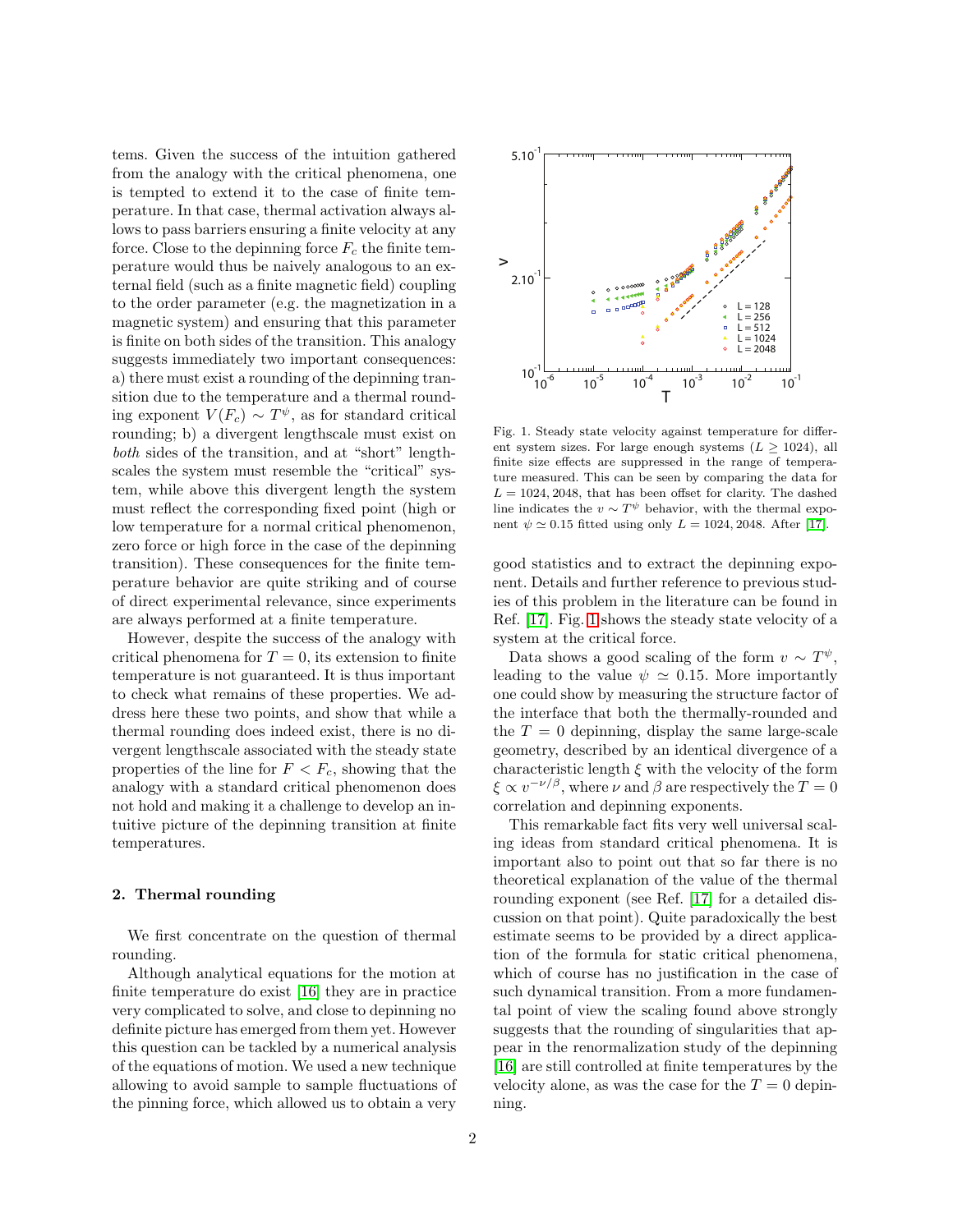

<span id="page-2-1"></span>Fig. 2. The naive vision of the characteristic lengthscales and roughness of the line, in its moving frame. The analogy with critical phenomena would suggest a divergent lengthscale on both sides of the transition and a critical regime. This is in very different from what actually happens and is depicted in Fig. [3.](#page-2-0)

The analysis of thermal rounding would thus comfort the idea to extend the analogy with standard critical phenomena to finite temperatures. As we will see this is not the case when the characteristic lengthscales of the line are examined.

## 3. Characteristic lengthscales

A DES is characterized by a roughening exponent  $\zeta$  that describes how the displacement from a flat configuration grow with the distance  $L$  between two points  $u(L) \sim L^{\zeta}$ . For a line in a two dimensional space, three roughness exponents can be easily defined. The equilibrium roughness exponent corresponding to zero applied force is  $\zeta_{eq} = 2/3$ . If the line is moving very fast  $F \gg F_c$  it averages over disorder and the system is thus equivalent to a pure thermal system. In one dimension, thermal fluctuations alone lead to a roughness exponent  $\zeta_{th} = 1/2$ . Finally, at zero temperature, if the line is right at the critical force, it is characterized by the roughness exponent  $\zeta_{dep} \simeq 1.25$  [\[18\]](#page-3-17). The analogy with a standard critical phenomenon would thus suggest that an observation of the roughness of the line (in the moving frame in which the line is at rest) would lead to a divergent lengthscale on both side of the transition separating the various roughness regimes as depicted on Fig. [2.](#page-2-1) However this picture disagreed with a functional renormalization group analysis of the small force (creep) regime, that was suggesting that  $\zeta_{eq}$  should be observed at short, not large lengthscales [\[16\]](#page-3-15).



<span id="page-2-0"></span>Fig. 3. Correlation length (squares) below the depinning transition, as computed by the algorithm described in the text. The line is a guide to the eye. Contrarily to what happens for  $F > F_c$  there is *no* divergent lengthscale showing up in the steady state properties of the line for  $F < F_c$ , in contrast with the naive picture that could be intuited from the analogy with a standard critical phenomenon. After [\[19\]](#page-3-18).

Given the difficulty to analyze this question analytically or by using the standard numerical algorithms (Langevin dynamics for example) due to the extremely long computational times needed close to the depinning, we developed a new algorithm to tackle such a problem. Details on the algorithm can be found in [\[19,](#page-3-18)[20\]](#page-3-19). The basis idea is to use the fact that for very small temperatures, the system will spend most of its time in the configuration that has the largest escape barrier, since the escape time becomes infinitely longer than for all the other configurations. The steady state properties of the system are thus dominated by this particular configuration. This is the generalization for dynamics of the case of equilibrium thermodynamics where the partition function of the system is dominated at low temperatures by the ground state of the system. Our algorithm allows by enumeration to find such a configuration. Given the fact that the algorithm does not simulate the (extremely slow) dynamics close to the depinning, it can obtain quite quickly this configuration without suffering from the slowdown of the dynamics at low temperatures.

The results are sketched in Fig. [3.](#page-2-0) They show clearly that no divergent lengthscale exists in the steady state properties of the line for  $F < F_c$ , in direct contrast with a naive extrapolation of our intuition on standard critical phenomena. In order to check that this result was no an artefact or our algorithm and that no subtle inversion of limits  $T \to 0$